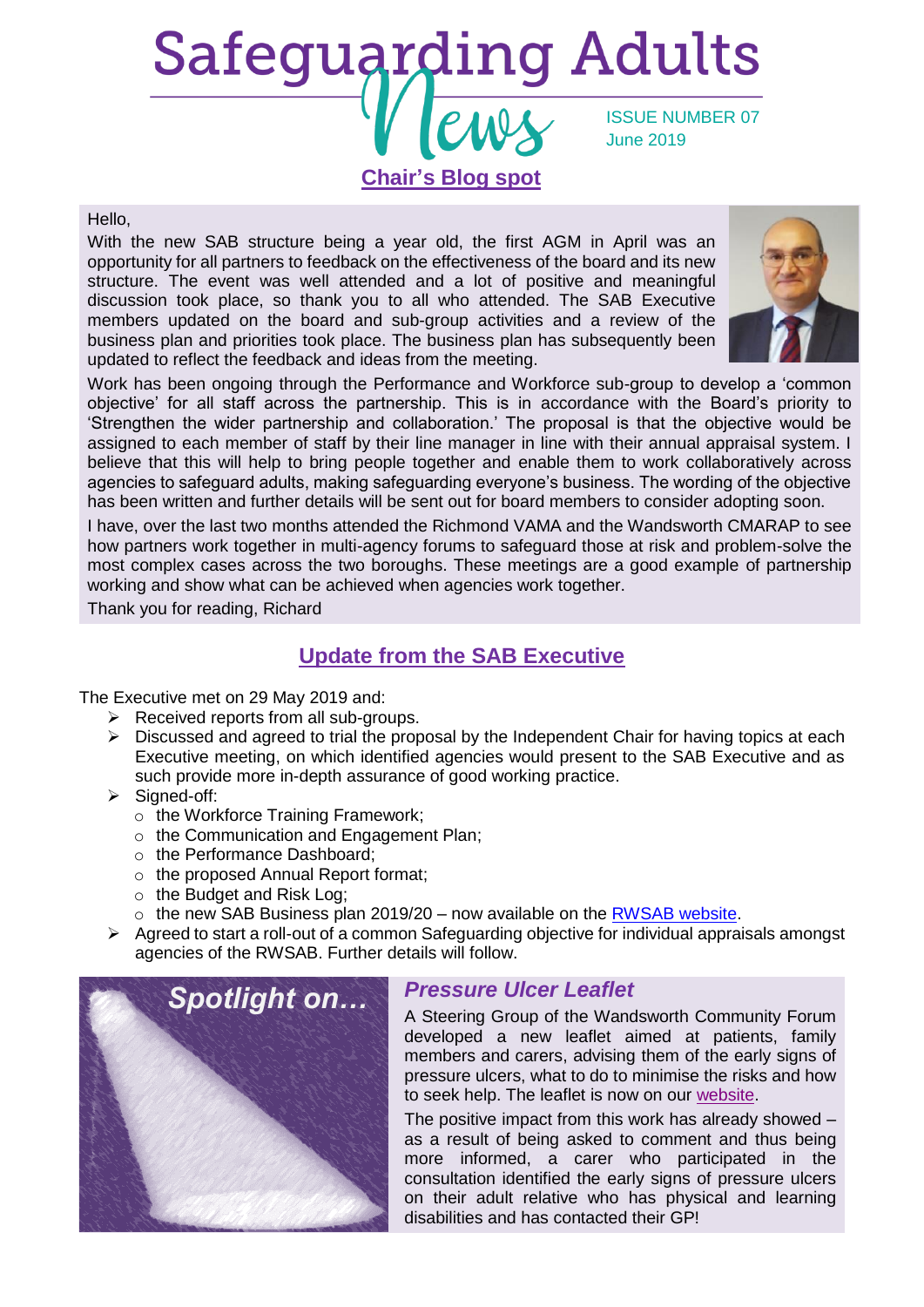# **SAR Sub-group**

The SAR sub-group considers all SAR referrals made to the SAB and manages the commission of SARs as well as tracking progress on actions from competed SARs. The sub-group met on 2 May 2019 to receive updates on the actions of completed SARs. There was one new referral, which the Subgroup agreed meets the criteria for a SAR, and a Learning Together approach was chosen as methodology, due to previously completed parallel review, which has identified a lot of learning points already. Actions on existing plans are on track.

## **Performance and Workforce Sub-group**

The Performance and Workforce Sub-group will meet next on  $18<sup>th</sup>$  June to finalise the performance dashboards and discuss the implementation of the Common Objective in appraisals for all staff in Adult Social Care and Public Health directorate, which will then be presented to the Director for approval.

As agreed at the SAB partnership meeting in February, a survey was conducted across the SAB to determine the topic preferences from front line practitioners. The sub-group is proposing to initially arrange 3 masterclass workshops. The masterclasses will be undertaken through resources within the partnership and will be under an overarching theme of Making Safeguarding Personal. The topics to be covered are:

- Effective Multi-agency working,
- Working with people who take risks and
- Adult Safeguarding and the Mental Capacity Act.

### **Communication and Engagement Sub-group**

The Communication and Engagement Sub-group met on 22 May. The Sub-group considered the Communication and Engagement Plan, the final version of which is now on [our website.](https://www.richmond.gov.uk/council/how_we_work/partnerships/sab/safeguarding_adults_board_subgroups#communication_subgroup) The group are updating their safeguarding awareness presentation and will encourage all partners to use this to raise awareness amongst their stakeholders.

The Wandsworth Community Forum has developed a new Pressure Ulcers awareness leaflet for families and informal carers. You can find it under the Leaflets section on our website. The re-designed SAR Family leaflet is near completed and will be available on the website in the next month.

# **Participation and Feedback**

We would really like partners to be involved in the newsletter by submitting short articles highlighting your or colleague's achievements or publicising planned events. We would also like feedback and suggestions on how we can make sure the newsletter is relevant and helpful. Please participate by emailing us at [sab@richmondandwandsworth.gov.uk](mailto:sab@richmondandwandsworth.gov.uk) with the **subject line 'SAB Newsletter'**.

# **Feedback on the training on the Learning Together module for SARs**

#### **Kate Buck and Jessica El-Kaddah (Safeguarding Coordinators, R&W Councils)**

We had the opportunity to attend SAR training lead by Dr Sheila Fish (Head of Learning Together, SCIE) and Alison Ridley (Safeguarding Consultant) from SCIE. The training was really interesting and gave us both a comprehensive understanding of the Learning Together methodology of SARs. This methodology is a systems approach and from the training we could already see the benefits and transferability of principles into other areas of our work such as audits and learning events. We are very much looking forward to the  $4<sup>th</sup>$  and final day of the training programme as this will pull together